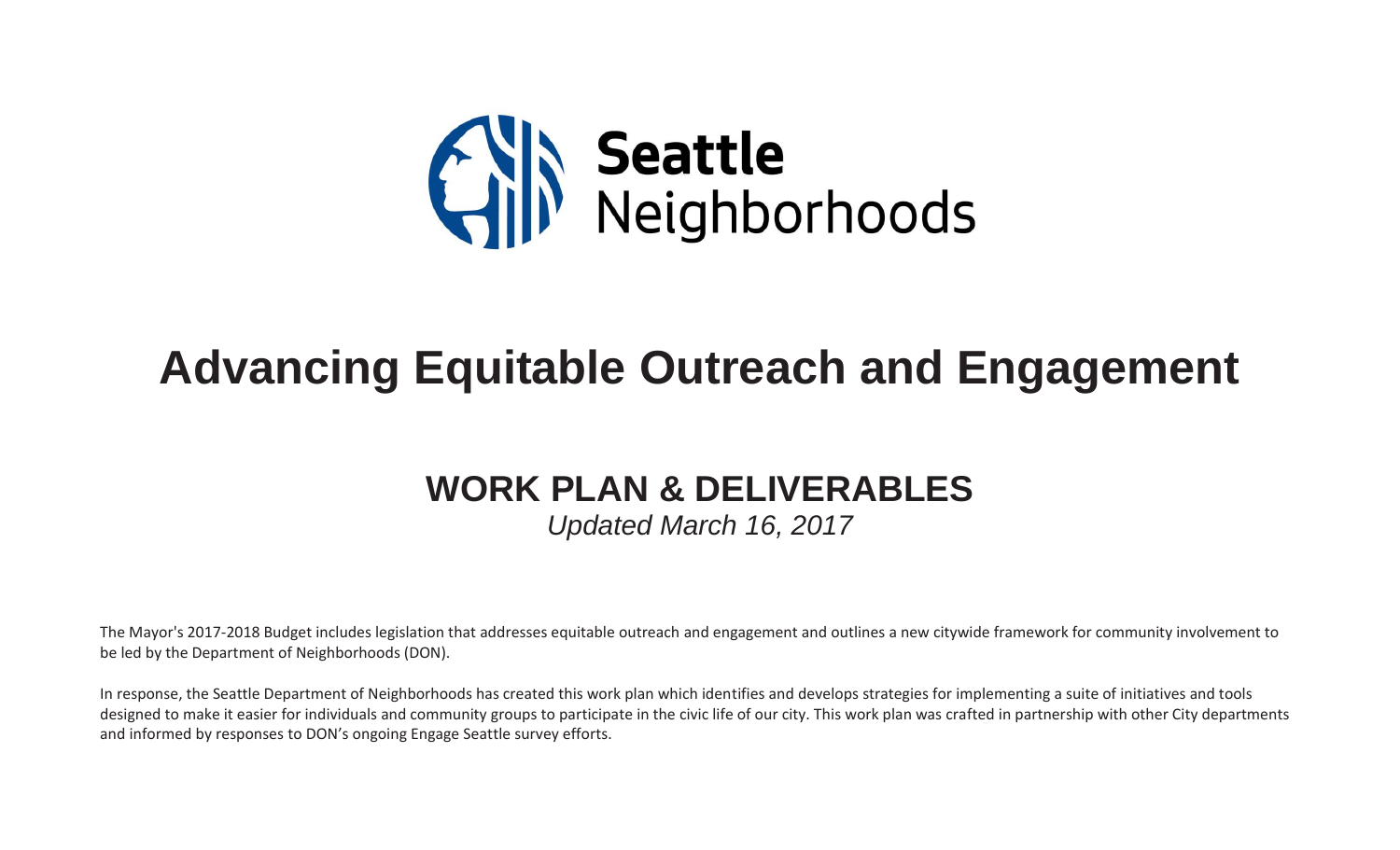

| <b>Focus Area</b>            | <b>Deliverable</b> | <b>Description</b>                                                                                                                                                                                                                                                                                                                                                                                                                                                                                                                                                                                                                                                                                                                                                                                                                                                                                                                                                         | <b>Audience</b>                                      | <b>Estimated Timeline / Current Status</b>                                                                           |
|------------------------------|--------------------|----------------------------------------------------------------------------------------------------------------------------------------------------------------------------------------------------------------------------------------------------------------------------------------------------------------------------------------------------------------------------------------------------------------------------------------------------------------------------------------------------------------------------------------------------------------------------------------------------------------------------------------------------------------------------------------------------------------------------------------------------------------------------------------------------------------------------------------------------------------------------------------------------------------------------------------------------------------------------|------------------------------------------------------|----------------------------------------------------------------------------------------------------------------------|
| <b>Citywide Coordination</b> | Resolution 31718   | Elements of Resolution 31718:<br>Establishes citywide community involvement principles;<br>$\bullet$<br>Directs the Department of Neighborhoods (DON) to lead City<br>departments in the development of community involvement plans<br>and submit a progress report to the Mayor and City Council by<br>December 31, 2017;<br>Directs the Office for Civil Rights (OCR) to assist City departments<br>with the development of community outreach and engagement<br>efforts that advance racial equity, including the submittal of a<br>proposed citywide framework to the City Council by June 30, 2017;<br>Directs the Office of Immigrant and Refugee Affairs to develop an<br>updated, citywide language access strategy and submit its proposal<br>to the City Council by June 30, 2017; and<br>Supersedes previous resolutions that provided dedicated City staff<br>support and decision-making authority to District Councils and the<br>City Neighborhood Council. | Mayor's Office, City<br>Council, City<br>Departments | <b>COMPLETED √</b><br>Adopted by City Council (9-0) in<br>November 2016 as part of the 2017-<br>2018 budget process. |
|                              | Ordinance 125192   | Elements of Ordinance 125192:<br>Establishes a Community Involvement Commission; and<br>$\bullet$<br>Updates sections of the DON chapter in the Seattle Municipal Code<br>(SMC 3.35) to better reflect the department's current policies and<br>practices as well as those advanced in Executive Order 2016-06 and<br>Resolution 31718 regarding the provision of dedicated City staff<br>support for District Councils and the City Neighborhood Council.                                                                                                                                                                                                                                                                                                                                                                                                                                                                                                                 | Mayor's Office, City<br>Council, DON                 | <b>COMPLETED √</b><br>Passed by City Council (9-0) in<br>November 2016 as part of the 2017-<br>2018 budget process.  |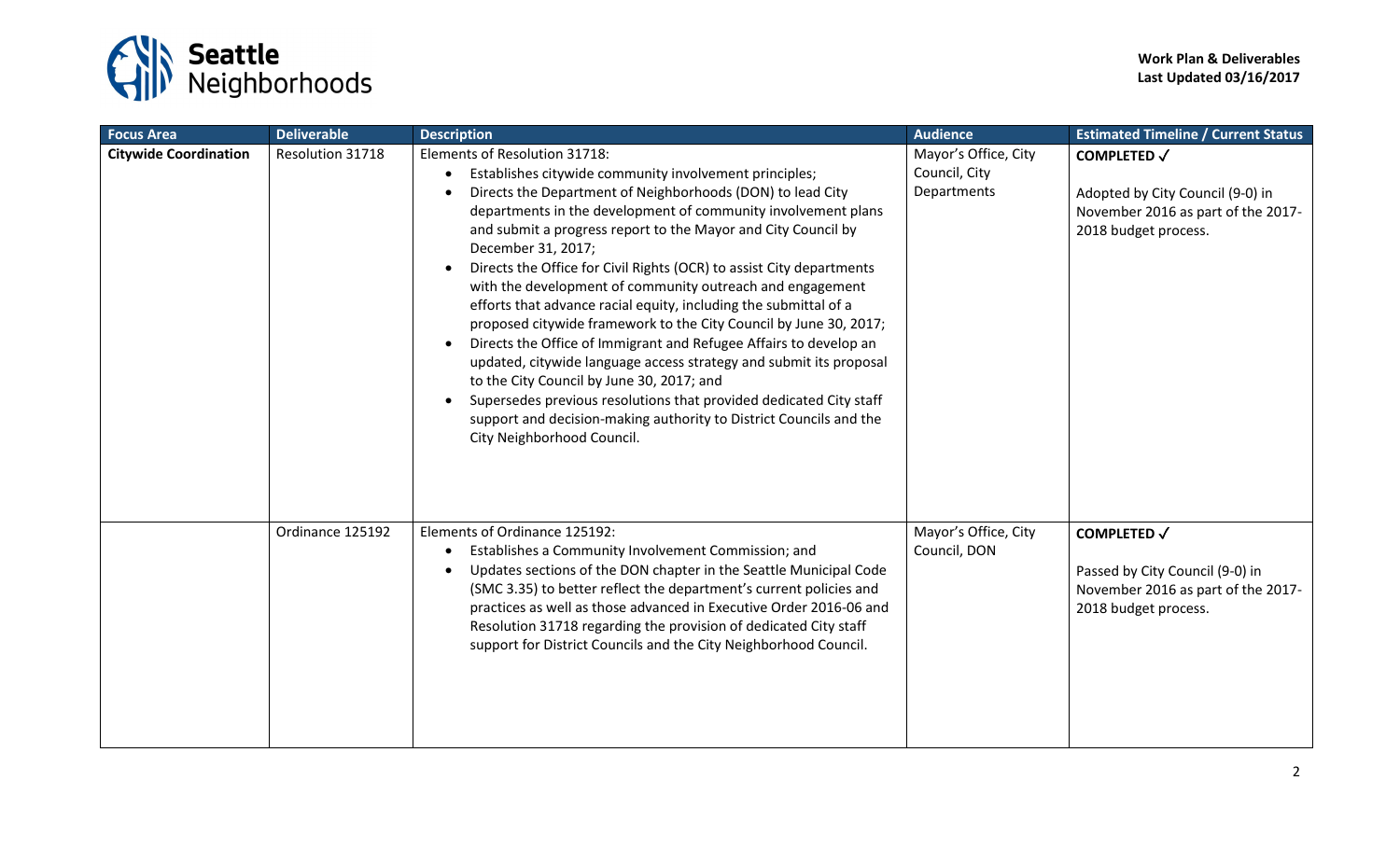

| <b>Focus Area</b> | <b>Deliverable</b>                                                       | <b>Description</b>                                                                                                                                                                                                                                                                                                                                                                                                                                                                   | <b>Audience</b>                                      | <b>Estimated Timeline / Current Status</b>                                                                                                                                   |
|-------------------|--------------------------------------------------------------------------|--------------------------------------------------------------------------------------------------------------------------------------------------------------------------------------------------------------------------------------------------------------------------------------------------------------------------------------------------------------------------------------------------------------------------------------------------------------------------------------|------------------------------------------------------|------------------------------------------------------------------------------------------------------------------------------------------------------------------------------|
|                   | Strategic<br>Partnerships-<br>Outreach<br>Coordination and<br>Consulting | DON, with assistance from OCR, will coordinate City-wide outreach and<br>engagement efforts, consulting on:<br>The development of departmental community involvement plans;<br>Project timelines and community notifications;<br>$\bullet$<br>Outreach methods;<br>Communications and messaging strategies, including social and<br>ethnic media;<br>Stakeholder engagement; and<br>$\bullet$<br>Outreach to and engagement of historically underserved<br>$\bullet$<br>communities. | <b>City Departments</b>                              | <b>IN PROGRESS</b><br>Report on City departments'<br>progress toward developing<br>community involvement plans due<br>to the Mayor and City Council by<br>December 31, 2017. |
|                   | <b>Racial Equity</b><br>Implementation<br>Framework                      | OCR will develop a citywide framework that that assists City staff in<br>understanding and addressing the impacts of institutional practices on racial<br>equity. Specific topics the framework will address include the positive role<br>of anti-racist community organizing and leadership in furthering the goals of<br>the City's Race and Social Justice Initiative as well as how to equitably share<br>information, resources and decision-making with community members.     | Mayor's Office, City<br>Council, City<br>Departments | <b>IN PROGRESS</b><br>Proposed framework due to the City<br>Council by June 30, 2017.                                                                                        |
|                   | Language Access<br>Strategy                                              | OIRA will update the City's decade-old language access strategy and develop<br>a new plan for citywide implementation that establishes thresholds for<br>identifying populations in needs, articulates how departments should<br>provide language services on a project-by-project basis, and clarifies<br>departmental resources for implementation (e.g., staff roles, funding<br>responsibilities).                                                                               | Mayor's Office, City<br>Council, City<br>Departments | <b>IN PROGRESS</b><br>Proposal due to the City Council by<br>June 30, 2017.                                                                                                  |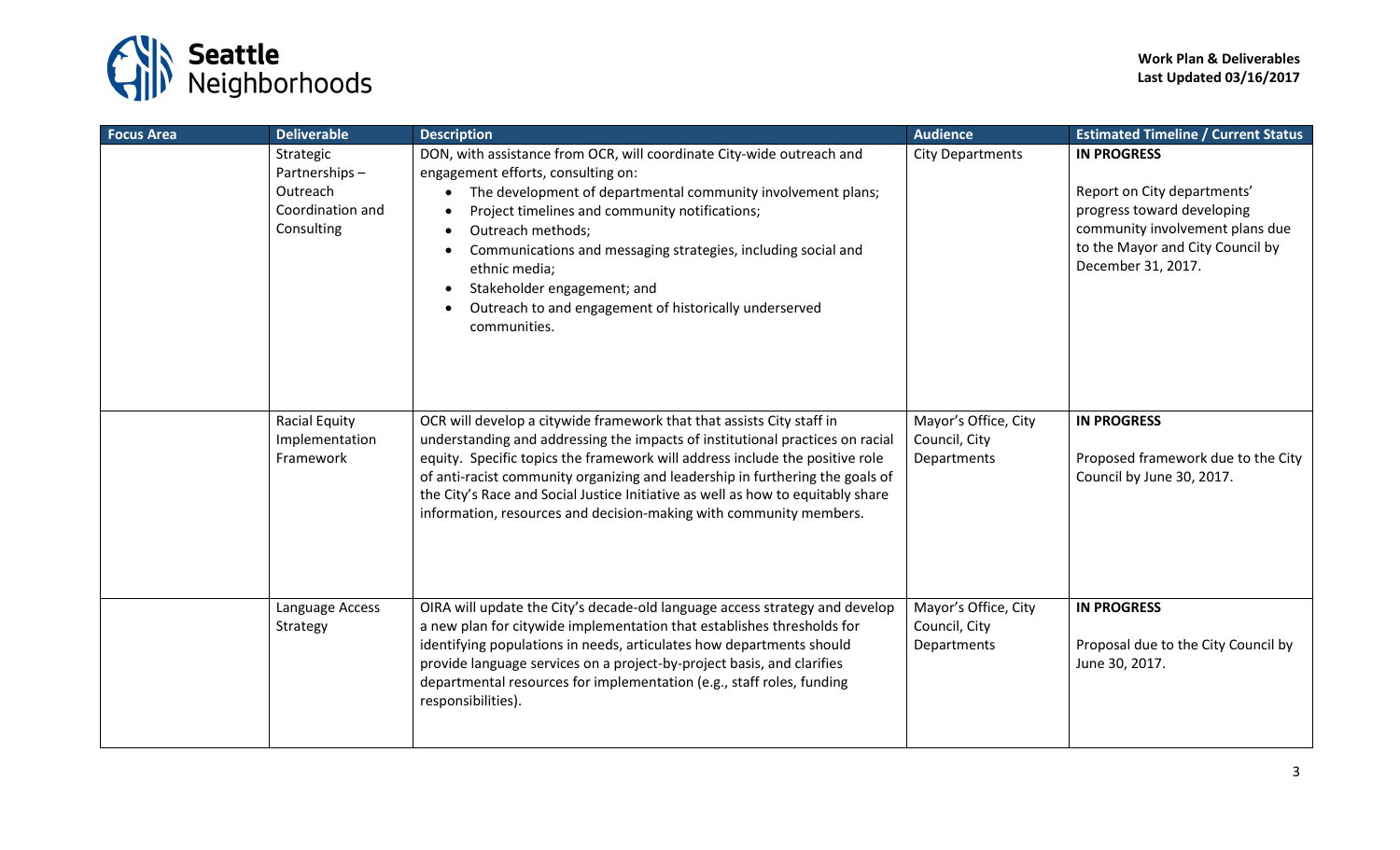

| <b>Focus Area</b> | <b>Deliverable</b>                     | <b>Description</b>                                                                                                                                                                                                                                                                                                                                                                                                                                                                                                                                                                                                                                                                                                                                                                                                                                                                                                                                                 | <b>Audience</b> | <b>Estimated Timeline / Current Status</b>                                                                                                                      |
|-------------------|----------------------------------------|--------------------------------------------------------------------------------------------------------------------------------------------------------------------------------------------------------------------------------------------------------------------------------------------------------------------------------------------------------------------------------------------------------------------------------------------------------------------------------------------------------------------------------------------------------------------------------------------------------------------------------------------------------------------------------------------------------------------------------------------------------------------------------------------------------------------------------------------------------------------------------------------------------------------------------------------------------------------|-----------------|-----------------------------------------------------------------------------------------------------------------------------------------------------------------|
| <b>Technology</b> | Digital Engagement<br>Plan             | DON and Seattle IT will deliver a digital engagement plan that will serve as a<br>roadmap for how the City can engage with communities in new and adaptive<br>ways, which could include:<br>Developing internal tools and processes to support information<br>sharing, sentiment analysis and situational awareness of community<br>outreach and engagement efforts;<br>Improving existing tools that facilitate information dissemination by<br>$\bullet$<br>the City; and<br>Identifying new digital engagement platforms that facilitate real-<br>time, interactive discussions and feedback opportun-ities, such as<br>texting, to support City initiatives and projects.<br>As part of this, Seattle IT and DON are identifying short-term and long-term<br>tools, solutions and processes to implement. In advance of the March 1,<br>2017 report to the Mayor, DON and Seattle IT plan to launch a community<br>organization directory and associated maps. | Mayor's Office  | <b>IN PROGRESS</b><br>DON staff currently reviewing draft<br>plan with Mayor's Office, CBO and<br>OPI. Submittal was due to Mayor's<br>Office on March 1, 2017. |
|                   | Community<br>Organization<br>Connector | Serves as both a way to capture information about community organizations<br>in the City, such as the mission of the organization, location, regular meeting<br>times, ability to serve as fiscal sponsor or funding partner, as well as a way to<br>present this information to the public in an accessible format. The<br>information collected by community organizations will be accessible as both<br>a searchable database, as well as visually in maps. Maps may include:<br>Community group locations (with additional information about the<br>$\bullet$<br>organization/group including website links or meeting minutes);<br>Meeting spaces and venues; and<br>$\bullet$<br>Location and descriptions of community grant projects.<br>The City of Austin, TX, has implemented a simple solution that Seattle could<br>expand and elaborate on using our own open data platform<br>http://www.austintexas.gov/cr.                                        | Public          | <b>IN PROGRESS</b><br>DON continuing to work with Seattle<br>IT on implementation. Initial target<br>deadline was March 1, 2017.                                |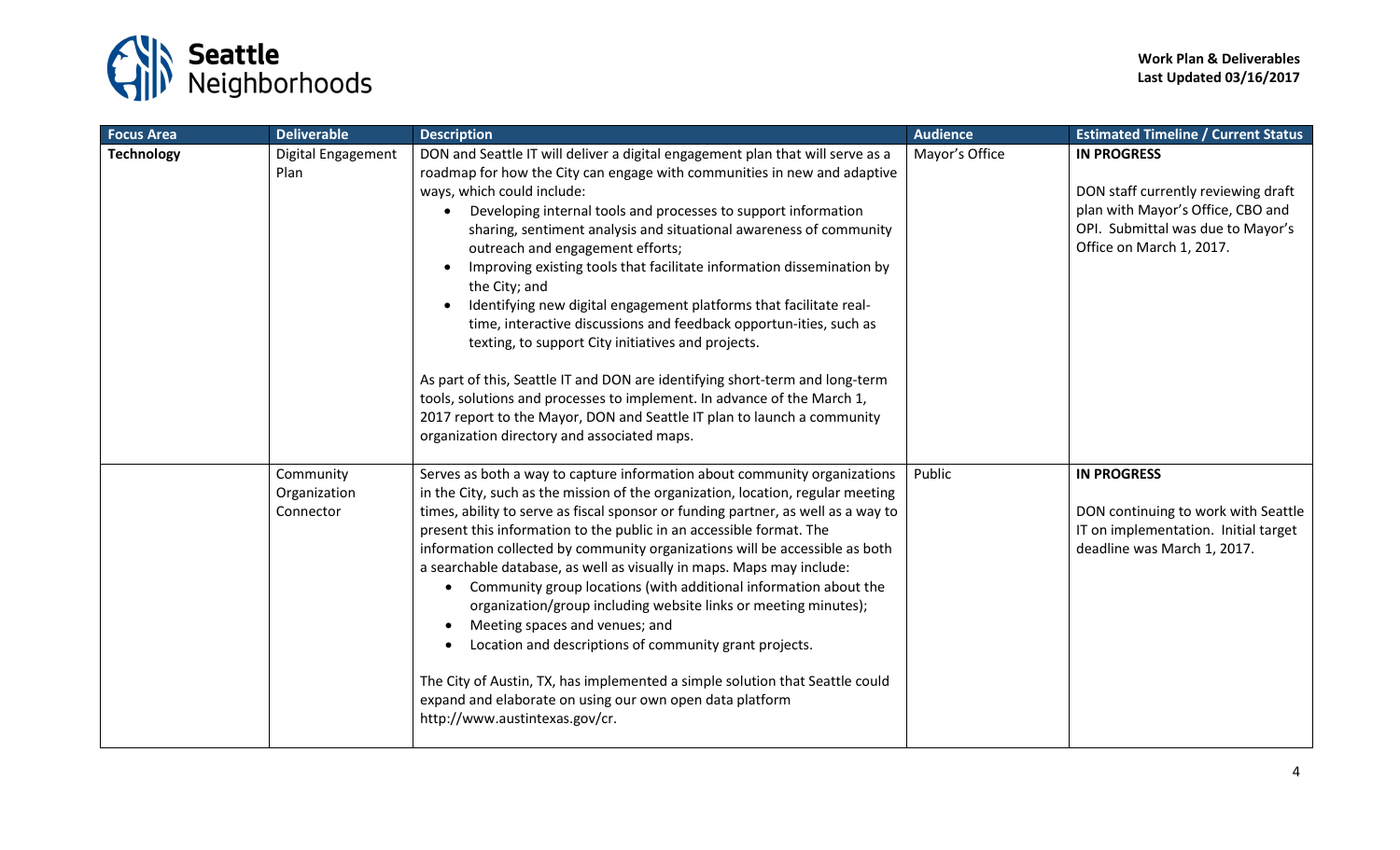

| <b>Focus Area</b>                            | <b>Deliverable</b>                                                                                                          | <b>Description</b>                                                                                                                                                                                                                                                                                                                                                                                                                                                                                                                                                                                                                                                                                           | <b>Audience</b>                     | <b>Estimated Timeline / Current Status</b>                                                                                                                                                                                                                                                                                                                                                                                     |
|----------------------------------------------|-----------------------------------------------------------------------------------------------------------------------------|--------------------------------------------------------------------------------------------------------------------------------------------------------------------------------------------------------------------------------------------------------------------------------------------------------------------------------------------------------------------------------------------------------------------------------------------------------------------------------------------------------------------------------------------------------------------------------------------------------------------------------------------------------------------------------------------------------------|-------------------------------------|--------------------------------------------------------------------------------------------------------------------------------------------------------------------------------------------------------------------------------------------------------------------------------------------------------------------------------------------------------------------------------------------------------------------------------|
|                                              | Social Media Policy                                                                                                         | DON and Seattle IT collaborated to develop a new citywide social media<br>policy that includes guidance on equitable use, account management and<br>retention, archiving, performance management and best practice sharing. As<br>part of the digital engagement plan, Seattle IT and DON will integrate<br>implementation strategies for the social media policy into that plan.                                                                                                                                                                                                                                                                                                                            | Mayor's Office, City<br>Departments | <b>IN PROGRESS</b><br>Draft policy reviewed by the<br>Mayor's Executive Team on August<br>30, 2016; implementation plan is<br>incorporated into draft digital<br>engagement plan.                                                                                                                                                                                                                                              |
|                                              | How-Tos-Online<br>and Technical<br>Assistance<br>Workshops;<br>Training and<br>Leadership<br>Development<br><b>Toolkits</b> | DON will provide assistance to community groups, including District<br>Councils, that focus on organizational development and sustainability. Based<br>on the conversations we've had and the feedback collected through our<br>survey (3,600+ surveys completed!), DON is developing a series of online<br>training videos focusing on specific topics and tasks including How To Apply<br>for Grants, How to Lead a Meeting and How to Build Community. Videos,<br>info-graphics and brochures will also focus on developing community<br>knowledge bases on topics such as Land Use 101 or explaining terms like<br>floor area ratio. \$30,000 in funding was included in Q3 2016 supplemental<br>budget. | Public                              | <b>IN PROGRESS</b><br>Ongoing now through 2017.                                                                                                                                                                                                                                                                                                                                                                                |
| <b>Outreach Coordination</b><br><b>Tools</b> | Contact<br>Management/ CRM                                                                                                  | Consolidated contact management system to enable DON to do targeted<br>outreach via email - including bulk emails to communities - and track<br>correspondence. Additionally, interest tracking and tagging will allow DON<br>the ability to create targeted lists for things like neighborhood-specific<br>project impacts or to identify individuals to fill specific board and<br>commission vacancies.                                                                                                                                                                                                                                                                                                   | <b>DON</b>                          | <b>IN PROGRESS</b><br>Existing contact lists provided to<br>consultant in February; DON staff<br>now developing a protocol for<br>collecting additional database<br>content over time (through meeting<br>sign-in sheets, etc.) DON hopes to<br>have access to basic system<br>functionality by the end of Q1 2017;<br>working with Seattle IT to identify<br>additional functionality needed in<br>subsequent phases in 2017. |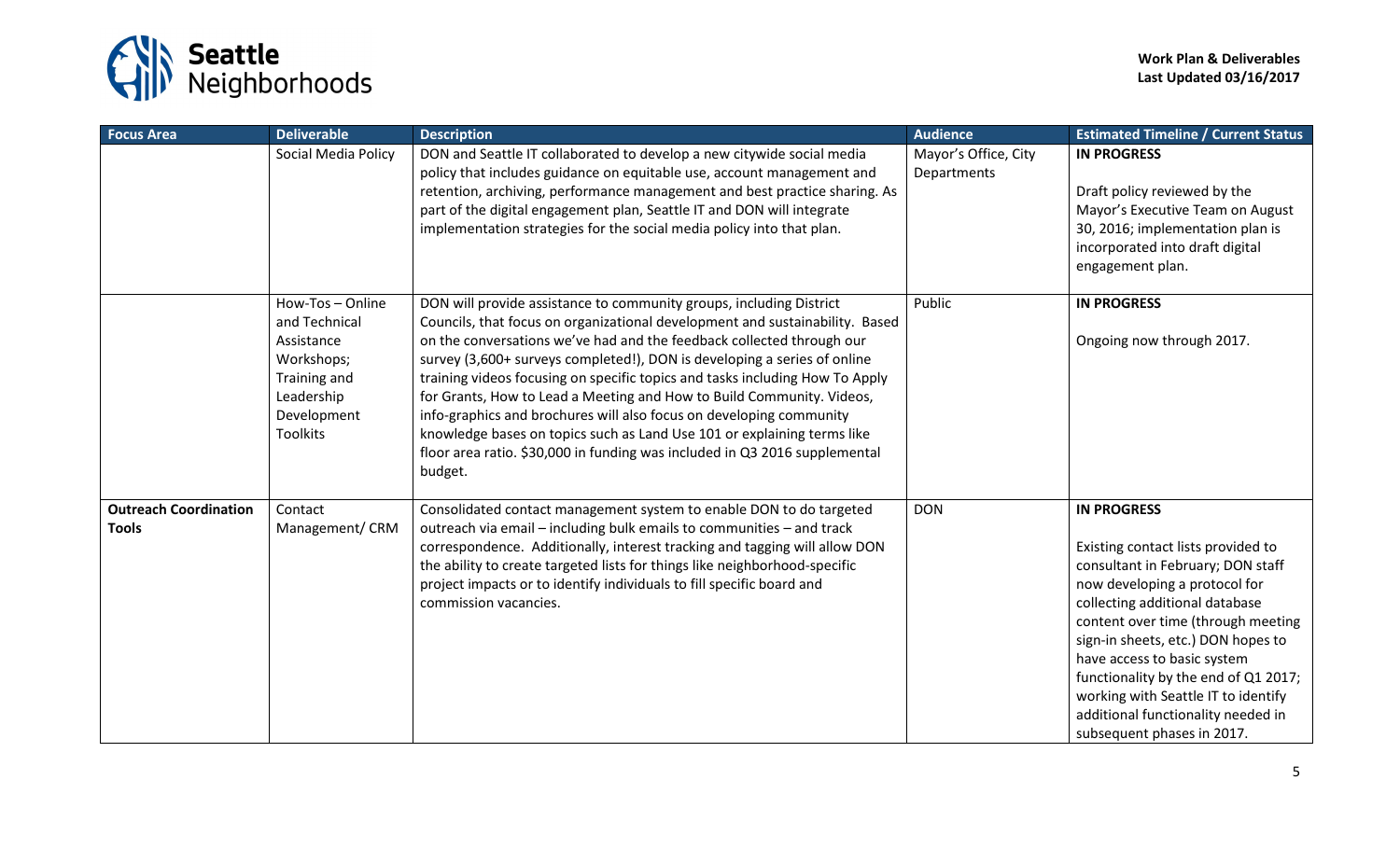

| <b>Focus Area</b>                                          | <b>Deliverable</b>                                                  | <b>Description</b>                                                                                                                                                                                                                                                                                                                                                                                                                                                                                                                     | <b>Audience</b>                              | <b>Estimated Timeline / Current Status</b>                                                                                                                                                                                         |
|------------------------------------------------------------|---------------------------------------------------------------------|----------------------------------------------------------------------------------------------------------------------------------------------------------------------------------------------------------------------------------------------------------------------------------------------------------------------------------------------------------------------------------------------------------------------------------------------------------------------------------------------------------------------------------------|----------------------------------------------|------------------------------------------------------------------------------------------------------------------------------------------------------------------------------------------------------------------------------------|
|                                                            | Outreach and<br><b>Engagement Project</b><br>Tracking and           | Centralized intake and review of outreach and engagement efforts across<br>City departments, allowing DON to staff, consult and advise departments.<br>Projects are tracked through a centralized outreach calendar to visualize                                                                                                                                                                                                                                                                                                       | <b>City Departments</b>                      | <b>IN PROGRESS</b><br>Intake form and process already                                                                                                                                                                              |
|                                                            | Coordination                                                        | community meetings, City meetings, board and commission meetings, and<br>other outreach events to reduce overlap in audience, focus or topic and<br>identify areas to leverage existing meetings.                                                                                                                                                                                                                                                                                                                                      |                                              | launched; centralized calendar<br>managed by DON. Working with<br>Seattle IT on ways to digitize parts of<br>intake process and make calendar<br>accessible, expected completion by<br>the end of Q1 2017.                         |
|                                                            | <b>Centralized Public</b><br>Comment/<br>Feedback<br>Engagement Hub | Bundle and house all public comment surveys and feedback opportunities<br>online.                                                                                                                                                                                                                                                                                                                                                                                                                                                      | City Departments,<br>Public                  | <b>IN PROGRESS</b><br>Soft launch of website in August<br>2016. Website development<br>ongoing.                                                                                                                                    |
|                                                            | Centralized<br>Community<br>Resource Hub                            | Cyber portal where resources to educate and empower communities will be<br>housed. Topics will include graffiti paint-out, adopt-a-street, block captains,<br>Night Out, Find It Fix It walks, volunteer opportunities, report outages, etc.<br>The website will also provide links to all active City surveys, offer current<br>information on City grant programs, and include resources page for new<br>residents and individuals seeking local volunteer opportunities.                                                            | City Departments,<br>Public                  | <b>IN PROGRESS</b><br>Continual rollouts ongoing through<br>2017.                                                                                                                                                                  |
| <b>Community</b><br>Involvement<br><b>Commission (CIC)</b> | <b>New Commission</b>                                               | Establish a CIC to advise and make recommendations to the Mayor and City<br>Council on the development of plans, policies, regulations, strategies and<br>community grant funding processes that advance equitable public<br>engagement and civic participation in the City of Seattle. The CIC will be<br>staffed by DON and comprised of 16 members - seven appointed by the<br>Mayor (including one Get Engaged member), seven appointed by the City<br>Council (one from each City Council district) and two appointed by the CIC. | Mayor's Office, City<br>Council, DON, Public | <b>IN PROGRESS</b><br>CIC established in November 2016<br>via passage of Ordinance 125192;<br>process of selecting initial members<br>currently underway. City Council<br>confirmation process expected to<br>occur in April 2017. |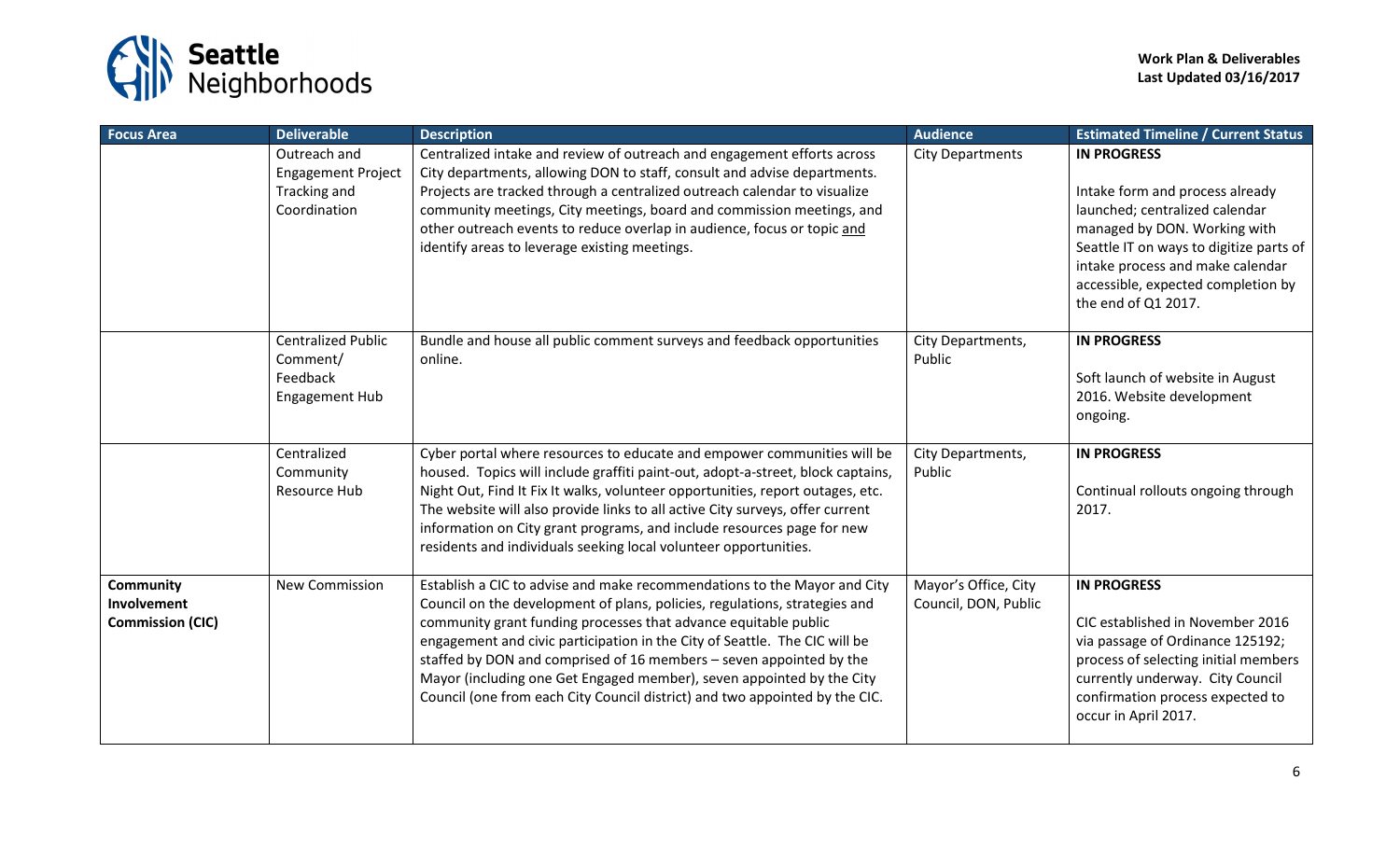

| <b>Focus Area</b>       | <b>Deliverable</b>                                                           | <b>Description</b>                                                                                                                                                                                                                                                                                                                                                                                                                                                                                                                                                                                      | <b>Audience</b>             | <b>Estimated Timeline / Current Status</b>                                                                                                                                                           |
|-------------------------|------------------------------------------------------------------------------|---------------------------------------------------------------------------------------------------------------------------------------------------------------------------------------------------------------------------------------------------------------------------------------------------------------------------------------------------------------------------------------------------------------------------------------------------------------------------------------------------------------------------------------------------------------------------------------------------------|-----------------------------|------------------------------------------------------------------------------------------------------------------------------------------------------------------------------------------------------|
| <b>Community Grants</b> | <b>Centralized Grants</b><br>Management<br>System - Grant Hub                | Design and deploy one common grant application and management<br>platform for community-facing programs in DON, OED, SDOT, Parks and<br>other departments.                                                                                                                                                                                                                                                                                                                                                                                                                                              | City Departments,<br>Public | <b>IN PROGRESS</b><br>Project is in Seattle IT pipeline and<br>charter development is underway.<br>Expected to launch by January 1,<br>2018.                                                         |
|                         | Universal City-wide<br>Common<br><b>Application Form</b>                     | Streamline community grant application processes by creating a<br>standardized application form that is common to all City programs. This will<br>be coupled with a centralized application and management system.                                                                                                                                                                                                                                                                                                                                                                                      | City Departments,<br>Public | <b>IN PROGRESS</b><br>Issue will be addressed through the<br>Grants Management System project<br>described above.                                                                                    |
|                         | Neighborhood<br><b>Matching Fund</b><br>(NMF): Large Project<br>Review (LPF) | The LPF community review process was formerly conducted by<br>representatives from the Neighborhood District Councils and was time-<br>intensive and onerous for both applicants and review team members. Future<br>community participation in the LPF process is being redesigned to reduce the<br>time requirements for both applicants and review team members while<br>ensuring some community participation in the process. The CIC may have a<br>role in the review and/or recommendation process.                                                                                                | Public                      | <b>COMPLETED √</b><br>New guidelines were launched in<br>January 2017 with a new<br><b>Community Partnership Fund</b><br>combining the former Small and<br>Simple and LPF funding tiers.             |
|                         | Neighborhood Parks<br>and Street Fund:<br>Process Redesign                   | Pending final budget approval, the Neighborhood Parks and Street Fund will<br>utilize the Participatory Budgeting process model of outreach, project<br>proposal and community prioritization in 2017. DON will work with SDOT<br>and Parks to redesign the existing process that allocates funding by<br>Neighborhood District Council to instead allocate by City Council district. The<br>CIC may be involved in the implementation of the new process, advise on<br>outreach, timeline and community participation, and provide feedback at<br>the end of the first year on future program changes. | Public                      | <b>COMPLETED √</b><br>Your Voice, Your Choice: Parks &<br>Streets was launched in January<br>2017 and is currently in Project<br>Development Phase with close to<br>900 ideas submitted in February. |